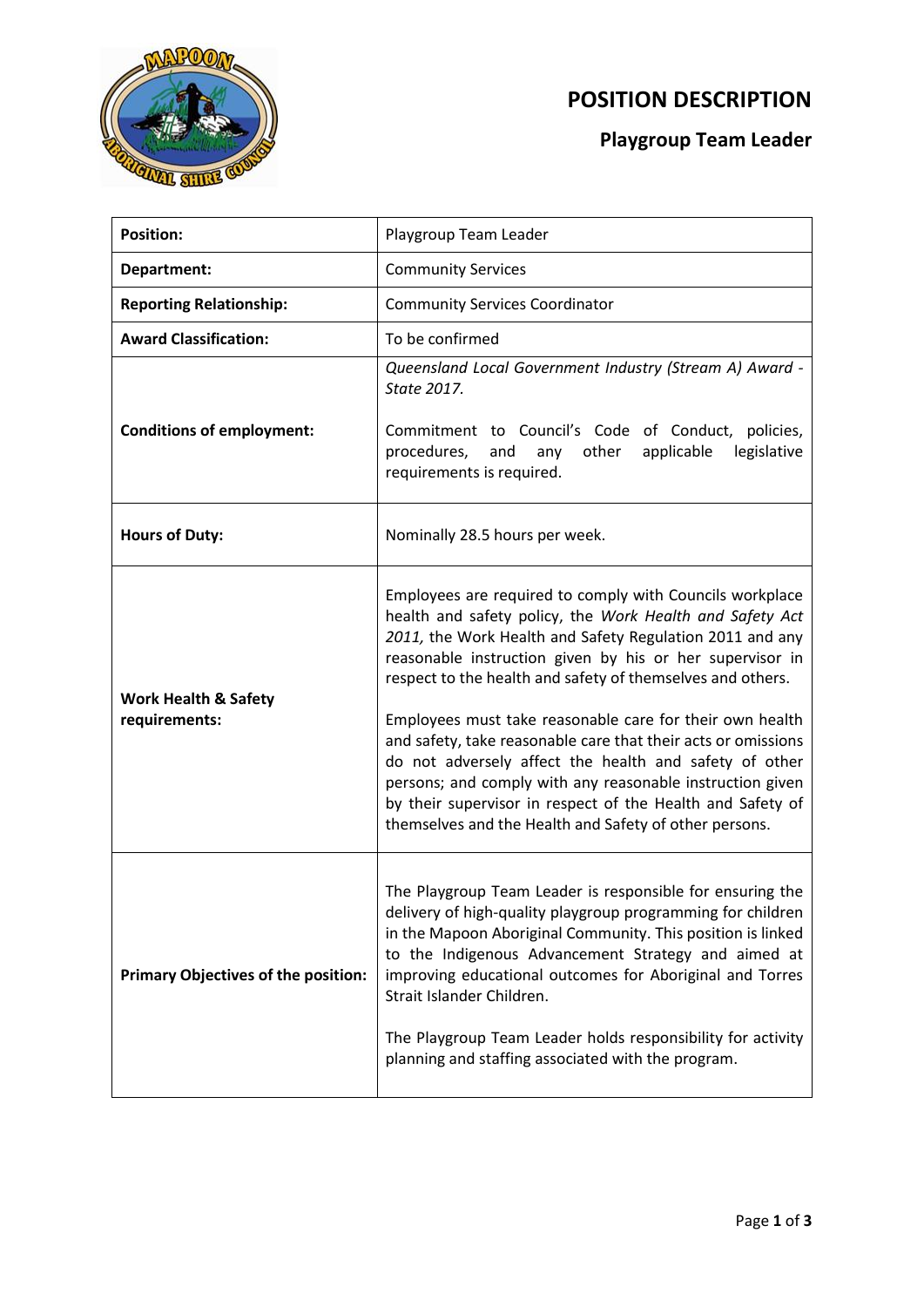

# **POSITION DESCRIPTION**

## **Playgroup Team Leader**

| Key duties & responsibilities: | Actively offer teaching opportunities for children,<br>$\bullet$<br>offering appropriate levels of support and<br>stimulation.                                   |
|--------------------------------|------------------------------------------------------------------------------------------------------------------------------------------------------------------|
|                                | Assess the needs of each child and monitor the<br>child's progress.                                                                                              |
|                                | Set up the playroom for daily activities and maintain<br>tidy areas for all sessions.                                                                            |
|                                | Administer first aid to level of competency when<br>required.                                                                                                    |
|                                | Ensure all incidents, accidents and injuries are<br>reported and documented.                                                                                     |
|                                | Maintain effective communication with parents.                                                                                                                   |
|                                | Maintain strict confidentiality pertaining to any<br>information relating to children, their families or<br>other staff acquired as part of the job.             |
|                                | Report to the Community Services Coordinator any<br>concerns e.g. over children, parents or the safety of<br>equipment, preserving confidentiality as necessary. |
|                                | Provide data and monthly reports to the Community<br>Services Coordinator.                                                                                       |
|                                | Demonstrate willingness to attend in-service training<br>courses and meetings as required.                                                                       |
|                                | Maintain a positive working relationship with all team<br>members.                                                                                               |
|                                | Undertake any other reasonable duties as directed by<br>the Community Services Coordinator, in accordance<br>with the playgroup's business plan/objectives.      |
| <b>Selection criteria:</b>     | <b>Qualifications / Licences</b>                                                                                                                                 |